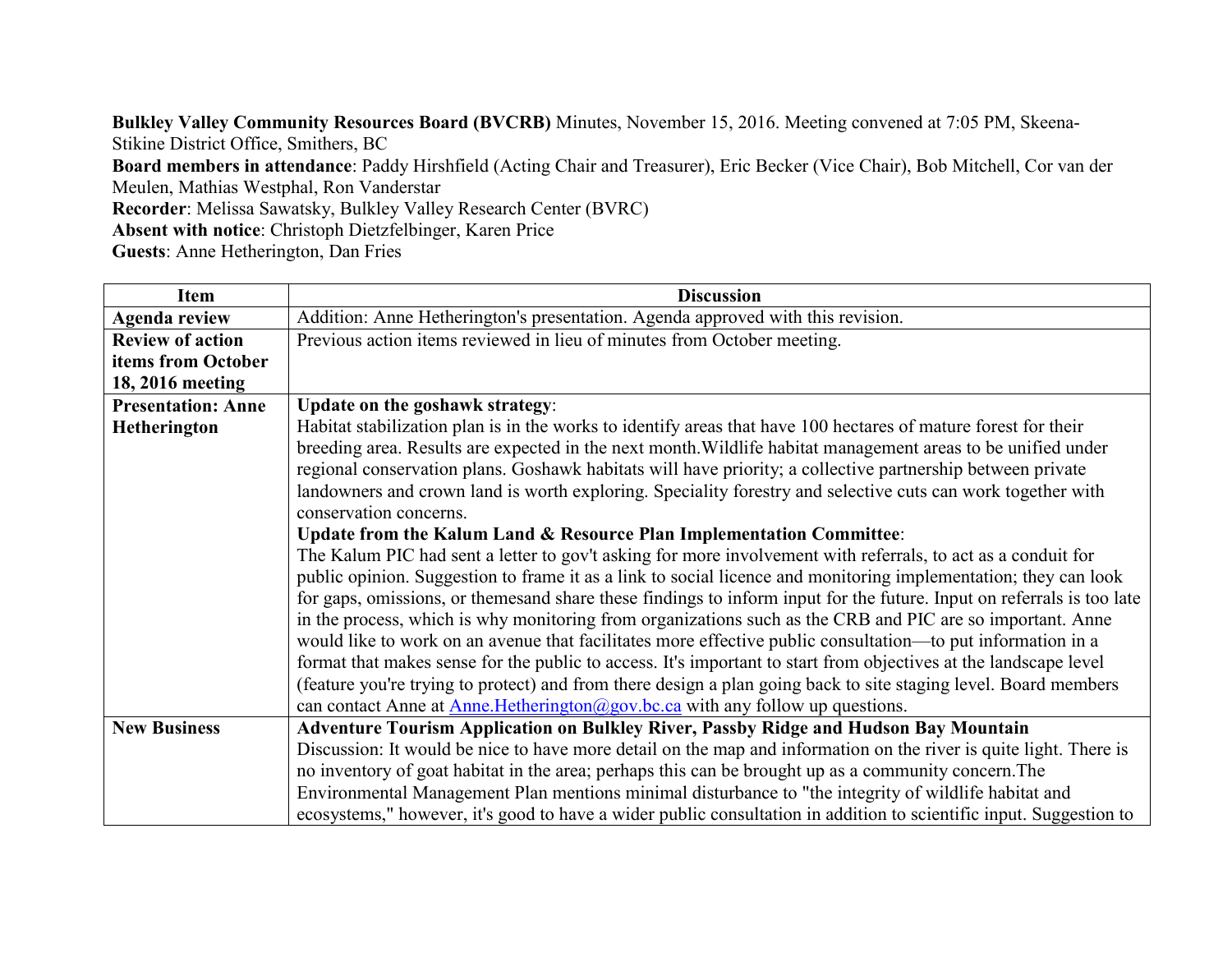| Item                | <b>Discussion</b>                                                                                                                                                                        |
|---------------------|------------------------------------------------------------------------------------------------------------------------------------------------------------------------------------------|
|                     | reach out to the contact person at FLNRO (Jennifer.Chermesnok@gov.bc.ca) and ask to see the written                                                                                      |
|                     | comments from ecosystems. Length of tenure term of 45 years is quite long; it would be nice to see a shorter                                                                             |
|                     | term with expectations and accountability for good behaviour, but long enough for an operator to invest in the                                                                           |
|                     | business. What limitations are in place? Speed limits and noise limits on motorized boats would be a good                                                                                |
|                     | addition. There should be a general acknowledgment of support for this type of business pursuing a permit.                                                                               |
|                     | Consider adding Christoph's concerns from previous email to board.                                                                                                                       |
|                     | ACTION: The CRB will put together considerations and feedback on the application in point form, based<br>on the minutes. Paddy will draft this.                                          |
|                     | <b>Summer/Winter RAMP Processes</b>                                                                                                                                                      |
|                     | Discussion took place with Brandy Hughes (Rec Sites and Trails). Brandy is coming up with a list of priorities                                                                           |
|                     | and working on outstanding items to close out the summer RAMP. There is seed money left over from the                                                                                    |
|                     | summer process that can be designated to the upcoming winter process. The CRB is here as a partner for Brandy<br>regarding outstanding site designations and the creation of maps.       |
|                     |                                                                                                                                                                                          |
|                     | <b>RDBN Agriculture Forum in Burns Lake</b>                                                                                                                                              |
|                     | Cor attended this forum, which was primarily concerned with enhancing agriculture in the Bulkley-Nechako                                                                                 |
|                     | area. Some takeaway points: The criteria for ownership and investment in the north are much more lenient than                                                                            |
|                     | in the south. There are no limitations on foreign ownership that yields no local economic benefit beyond a                                                                               |
|                     | farmer receiving payout for the land. In the north, 42,000 acres are owned by foreign investors and this land is                                                                         |
|                     | mostly used to grow alfalfa hay; they are buying up family farms and making them one unit. There is also                                                                                 |
|                     | pressure from rural residential investment on available farm land. The forum organizers communicated their                                                                               |
|                     | intention to circulate feedback and comments from the participants.<br>Role of the CRB in private land: The board's obligation is to reflect popular opinion, in addition to considering |
|                     | agricultural concerns. Pesticides and other aspects of production can impact wildlife habitat in the hedgerows.                                                                          |
|                     | We should aim to get ahead of some of these issues, but currently there is no system in place to counteract them.                                                                        |
|                     | How much can the CRB involve itself with private land? Perhaps focusing on a general strategy surrounding                                                                                |
|                     | land use of private property and how it might affect/negate what is done with Crown land.                                                                                                |
| <b>Old Business</b> | <b>Public Feedback</b>                                                                                                                                                                   |
|                     | It is the board's responsibility to reach out to the public through the Trade Show and Fall Fair to create                                                                               |
|                     | meaningful, multi-level public engagement. Perhaps eye-catching posters/information that address hot button                                                                              |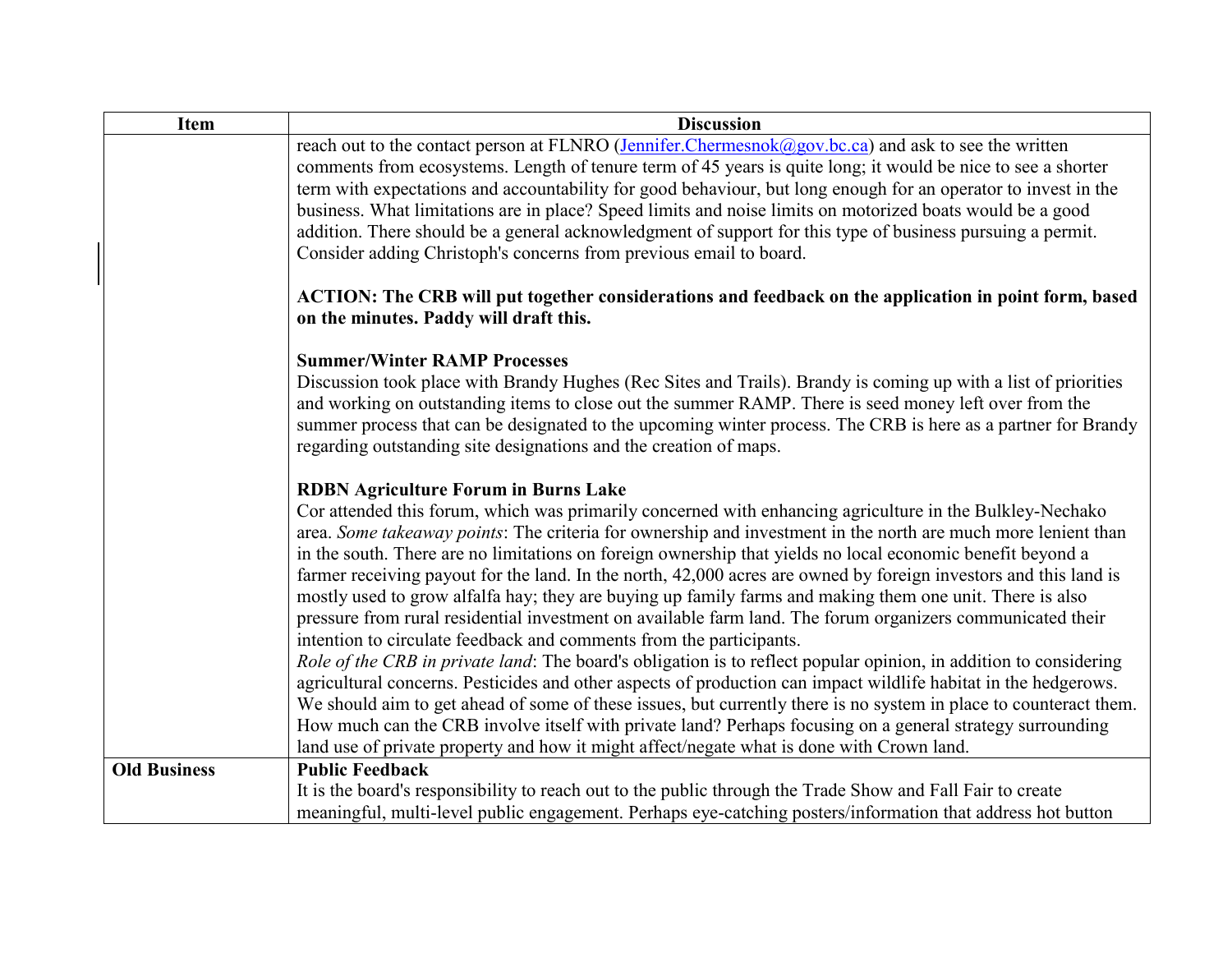| <b>Item</b>           | <b>Discussion</b>                                                                                                                                                                                                                |
|-----------------------|----------------------------------------------------------------------------------------------------------------------------------------------------------------------------------------------------------------------------------|
|                       | topics can be used at these events to attract interest. Another option would be canvassing door-to-door with                                                                                                                     |
|                       | questions to engage the public.                                                                                                                                                                                                  |
|                       |                                                                                                                                                                                                                                  |
|                       | MOTION: At the next meeting, 15-20 minutes will be allocated to this item.                                                                                                                                                       |
|                       | Use and Recreation Enjoyment of the Public (UREP) letter                                                                                                                                                                         |
|                       | The board is happy with the content of the letter, which now needs to formatted and sent out. Discussed                                                                                                                          |
|                       | concerns about UREPs accessibility to the public and acknowledgement of their importance.                                                                                                                                        |
|                       |                                                                                                                                                                                                                                  |
|                       | ACTION: Paddy and Ron will revise/formalize the letter and send it to Ben Heemskerk.                                                                                                                                             |
|                       | <b>Howson Creek Road</b>                                                                                                                                                                                                         |
|                       | Road transfer from PIR is underway. Future use of the bridge is up in the air; the road may not be an area where                                                                                                                 |
|                       | motorized use will be approved, and if that's the case the bridge will be removed. There will be a public review                                                                                                                 |
|                       | after recommendations are made.                                                                                                                                                                                                  |
| <b>Administration</b> | Support for CRB (replacement for Jill Dunbar & support person)                                                                                                                                                                   |
|                       | Paddy discussed the transition of the CRB with Rick Budhwa and Melissa was contracted out to record minutes.<br>The board could use a regular administrative support person to oversee action items and deliverables. There is a |
|                       | potential new administrator at the BVRC who could take on this role.                                                                                                                                                             |
|                       |                                                                                                                                                                                                                                  |
|                       | <b>Endorsement of Ron Vanderstar for Treasurer position</b>                                                                                                                                                                      |
|                       | Ron has expressed interest in the Treasurer position.                                                                                                                                                                            |
|                       |                                                                                                                                                                                                                                  |
|                       | MOTION: Paddy moved to have Ron Vanderstar take on the role of Treasurer at the CRB. Eric<br>seconded. Carried.                                                                                                                  |
|                       |                                                                                                                                                                                                                                  |
|                       | <b>Financial Update</b>                                                                                                                                                                                                          |
|                       | Transferred \$3,000 to the BVRC for assistance with the minutes and potential administrative support going                                                                                                                       |
|                       | forward.                                                                                                                                                                                                                         |
|                       |                                                                                                                                                                                                                                  |
|                       | Terms of Board membership & Member Recruitment (review and succession planning)<br>Mathias shared that he will potentially be resigning in next month or two due to his schedule. An advertisement                               |